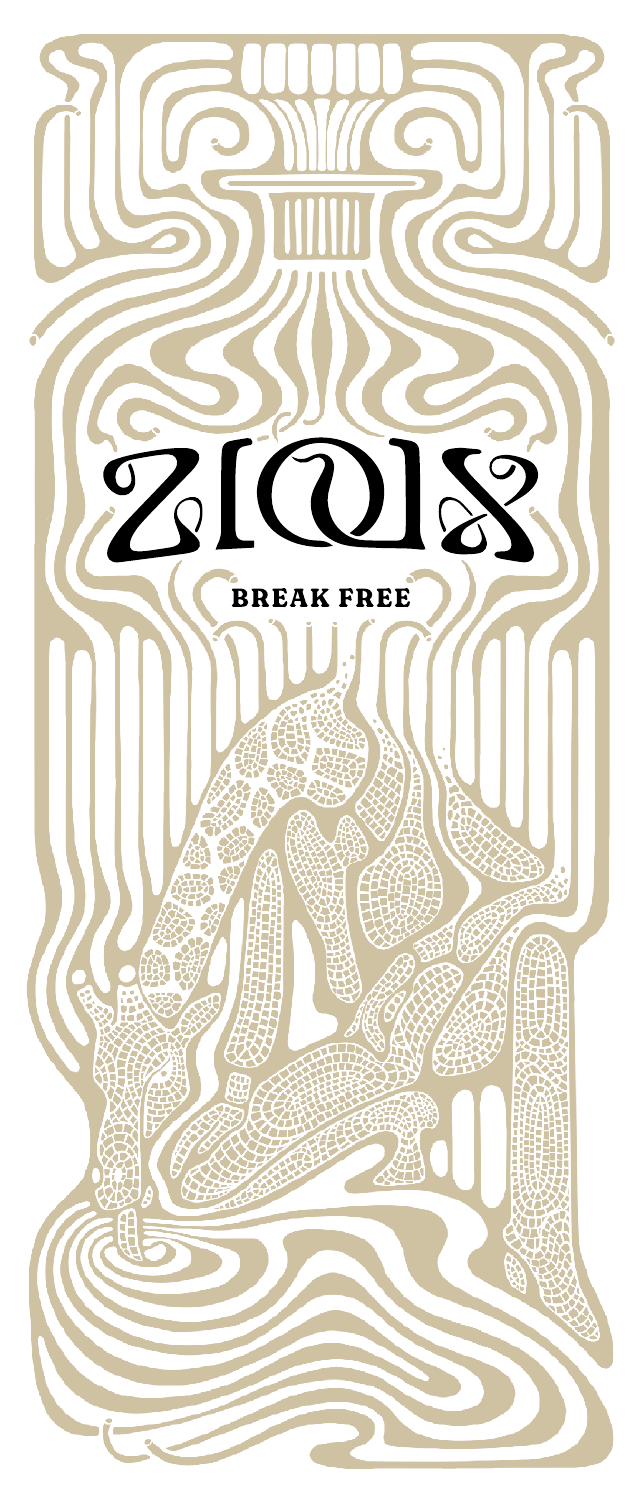# Welcome to ZIOUX *by Marble.*

We are all prisoners of our own minds.

To think free means to let go of your mind and be mindful.

To roam free means to let go of your prejudices and let in pure beauty and love.

To run free is to escape from narrowminded people, eliminate negativity and to choose innocence and the truth.

To break free is to trust your instinct, because we are all creatures roving this earth to find purpose and freedom.

Break Free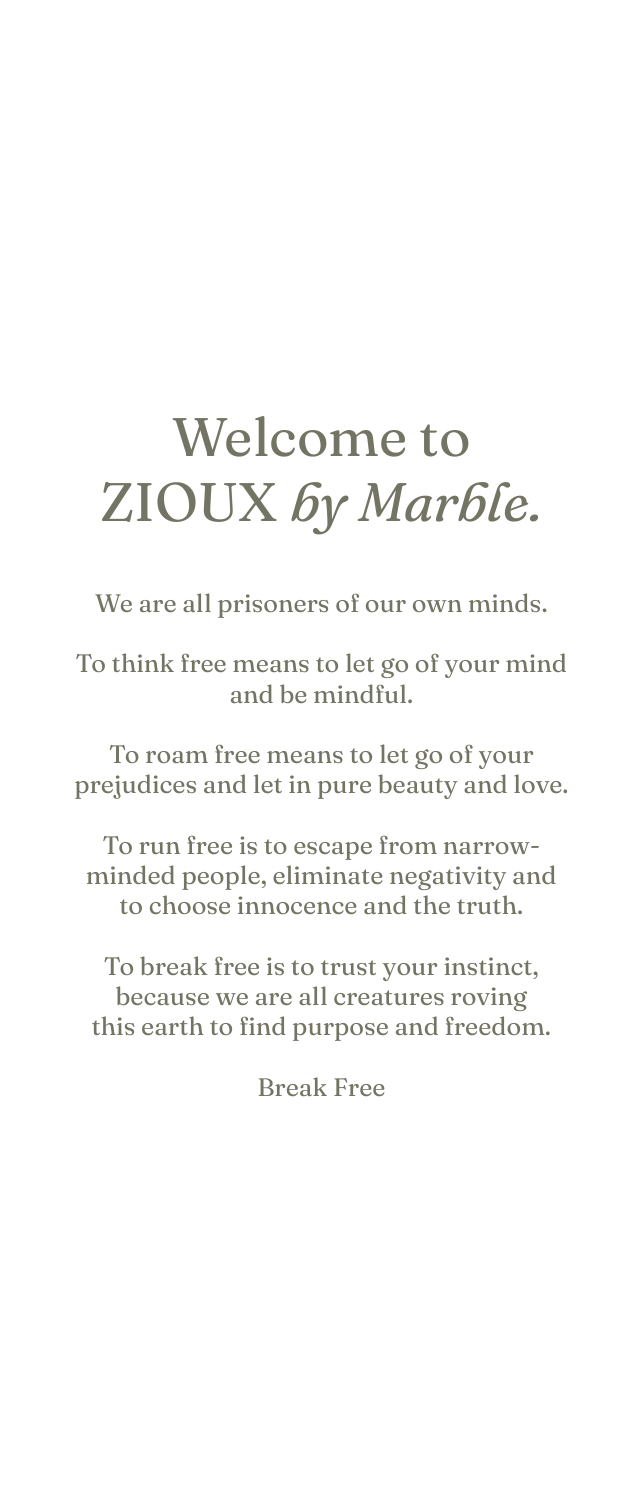## Wine by Glass

## *Sparkling Wines*

| NV MCC, Graham Beck, Bliss Nectar,                  |                  |
|-----------------------------------------------------|------------------|
| Demi-Sec, Robertson                                 | <b>R120</b>      |
| NV MCC, Genevieve, Brut Rosé, Bot River             | <b>R125</b>      |
| NV MCC, Colmant, Brut Reserve,<br>Franschhoek       | <b>R125</b>      |
| 2017 MCC, Graham Beck,<br>Cuvée Clive, Robertson    | R <sub>295</sub> |
| NV Perrier-Jouët, Grand Brut,<br>Épernay, Champagne | <b>R365</b>      |
| NV G.H. Mumm, Olympe Rosé,<br>Reims, Champagne      | <b>R400</b>      |
| 2009 Lanson, Le Vintage,<br>Reims, Champagne        | <b>R545</b>      |
| NV Prosecco, Giusti, Rosalia, Veneto, Italy         | <b>R105</b>      |

#### *White Wines*

| <b>R115</b>      |
|------------------|
| <b>R145</b>      |
| R <sub>275</sub> |
| <b>R200</b>      |
|                  |
| <b>R350</b>      |
| <b>R155</b>      |
| <b>R175</b>      |
|                  |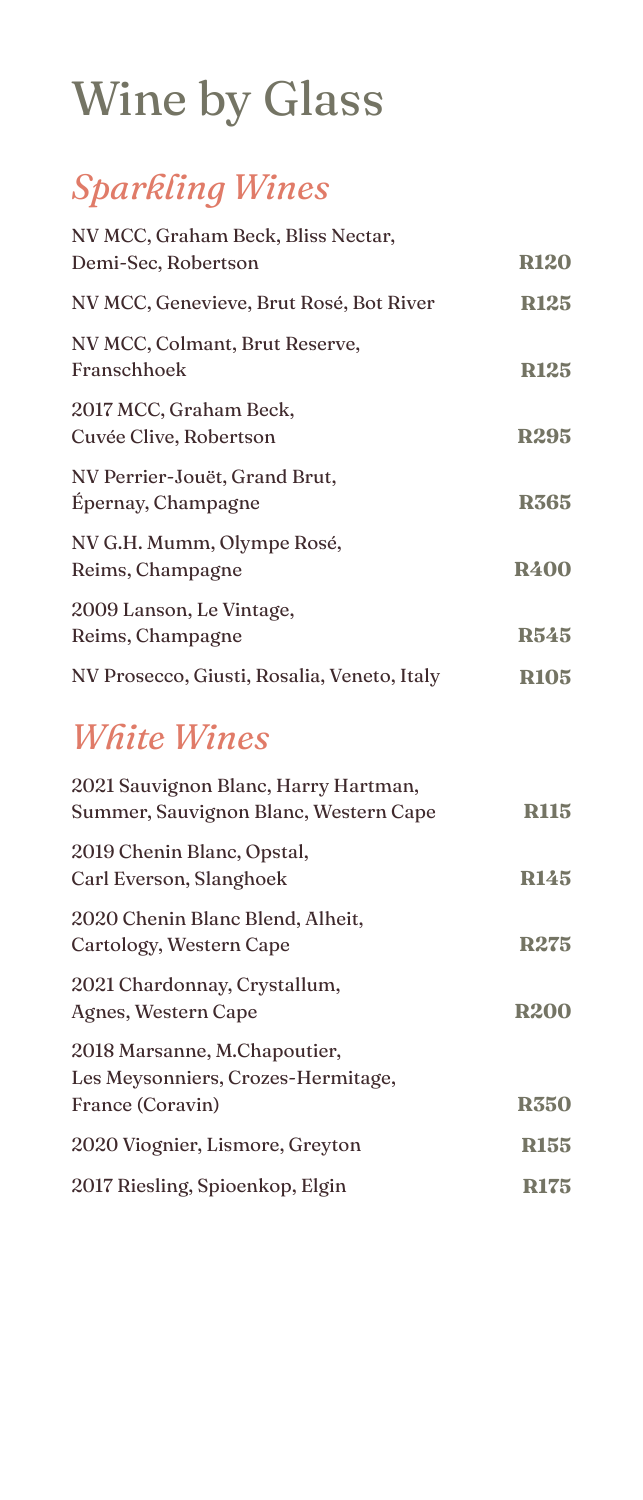## Wines by the Glass

#### *Rosé Wines*

| 2020 Grenache Blend, Holden Manz,<br>Hiro, Franschhoek                          | <b>R165</b> |
|---------------------------------------------------------------------------------|-------------|
| 2020 Grenache Blend, Chateau D'Esclans,<br>Whispering Angel, Provence (Coravin) | <b>R275</b> |
| <b>Red Wines</b>                                                                |             |
| 2016 Merlot, Eagles Nest, Constantia                                            | <b>R150</b> |
| 2015 Cabernet Sauvignon,<br>Jordan, Stellenbosch                                | <b>R190</b> |
| 2016 Syrah, Keermont, Stellenbosch                                              | <b>R190</b> |
| 2020 Pinot Noir, Bosman,<br>Upper Hemel-en-Aarde Valley                         | <b>R150</b> |
| 2018 Pinot Noir, Gevrey-Chambertin,<br>Domaine Fourrier, France (Coravin)       | <b>R715</b> |
| 2018 Cabernet Sauvignon Blend,<br>Spier, Creative Block 5, Coastal Region       | <b>R150</b> |
| 2021 Cinsault, Craven, Stellenbosch                                             | <b>R150</b> |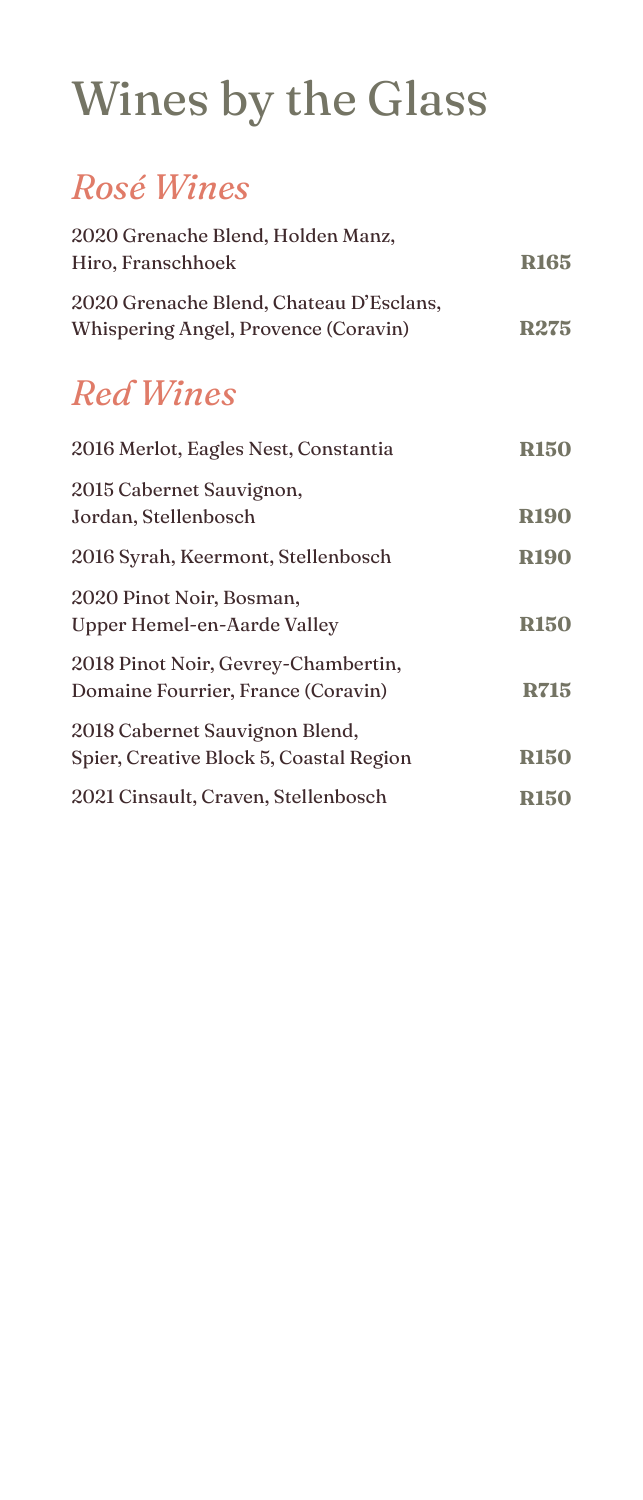## Dessert Wines by the Glass

#### *South Africa*

| 2017 Chenin Blanc, Newton Johnson,<br>Noble Late Harvest, L'illa, Eilanda | <b>R85</b>   |
|---------------------------------------------------------------------------|--------------|
| 2020 Chenin Blanc, Miles Mossop,<br>Kika, Stellenbosch                    | <b>R145</b>  |
| 2017 Muscat de Frontignan,<br>Klein Constantia, Vin de Constance          | <b>R400</b>  |
| 1997 Muscat de Frontignan,<br>Klein Constantia, Vin de Constance          | <b>R1550</b> |
| France                                                                    |              |
| 1997 Sauvignon Blanc Blend,<br>Chateau d'Yquem, Sauternes                 | <b>R1250</b> |
| <b>Hungary</b>                                                            |              |
| 2013 Furmint Blend, Aszú,<br>Oremus, 5 Puttonyos, Tokaji                  | R465         |
| Spain                                                                     |              |
| NV Palamino Fino, Gonzales Byass,<br>Alfonzo Oloroso, Seco, Jerez-Xérès   | <b>R85</b>   |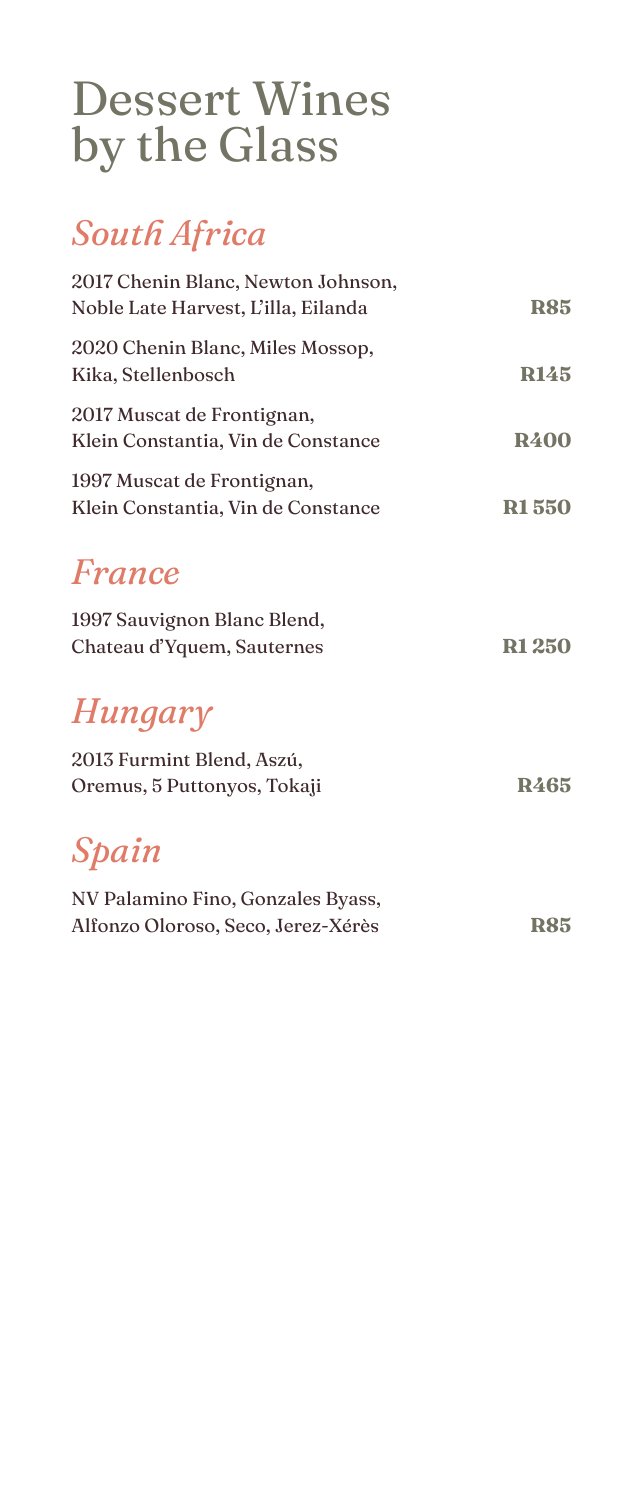## Dessert Wines by the Bottle

#### *South Africa*

| 2017 Chenin Blanc, Newton Johnson,                     |              |
|--------------------------------------------------------|--------------|
| Noble Late Harvest, L'illa, Eilanda                    | <b>R510</b>  |
| 2020 Chenin Blanc, Miles Mossop,<br>Kika, Stellenbosch | <b>R870</b>  |
| 2017 Muscat de Frontignan Klein                        |              |
| Constantia. Vin de Constance                           | <b>R3200</b> |

#### *Hungary*

2013 Furmint Blend, Aszú, Oremus, 5 Puttonyos, Tokaji **R3 720** 

## Sparkling Wines

#### *Non-Vintage Champagne*

| NV Perrier-Jouët, Grand Brut,<br>Épernay, Champagne                    | <b>R1950</b>       |
|------------------------------------------------------------------------|--------------------|
| NV Perrier-Jouët, Blason Rosé,<br>Épernay, Champagne                   | <b>R2500</b>       |
| NV Nicolas Feuillatte, Reserve Exclusive,<br>Brut, Chouilly, Champagne | <b>R1800</b>       |
| NV Nicolas Feuillatte, Graphic Ice,<br>Demi-Sec, Chouilly, Champagne   | <b>R1950</b>       |
| NV G.H. Mumm, Grand Cordon,<br>Reims, Champagne                        | <b>R2000</b>       |
| NV G.H. Mumm, Olympe Rosé,<br>Reims, Champagne                         | R <sub>2</sub> 350 |
| NV G.H. Mumm, Olympe (Demi-sec),<br>Reims, Champagne                   | R <sub>2</sub> 350 |
| NV Laurent-Perrier, La Cuvée,<br>Tours-sur-Marne, Champagne            | <b>R1850</b>       |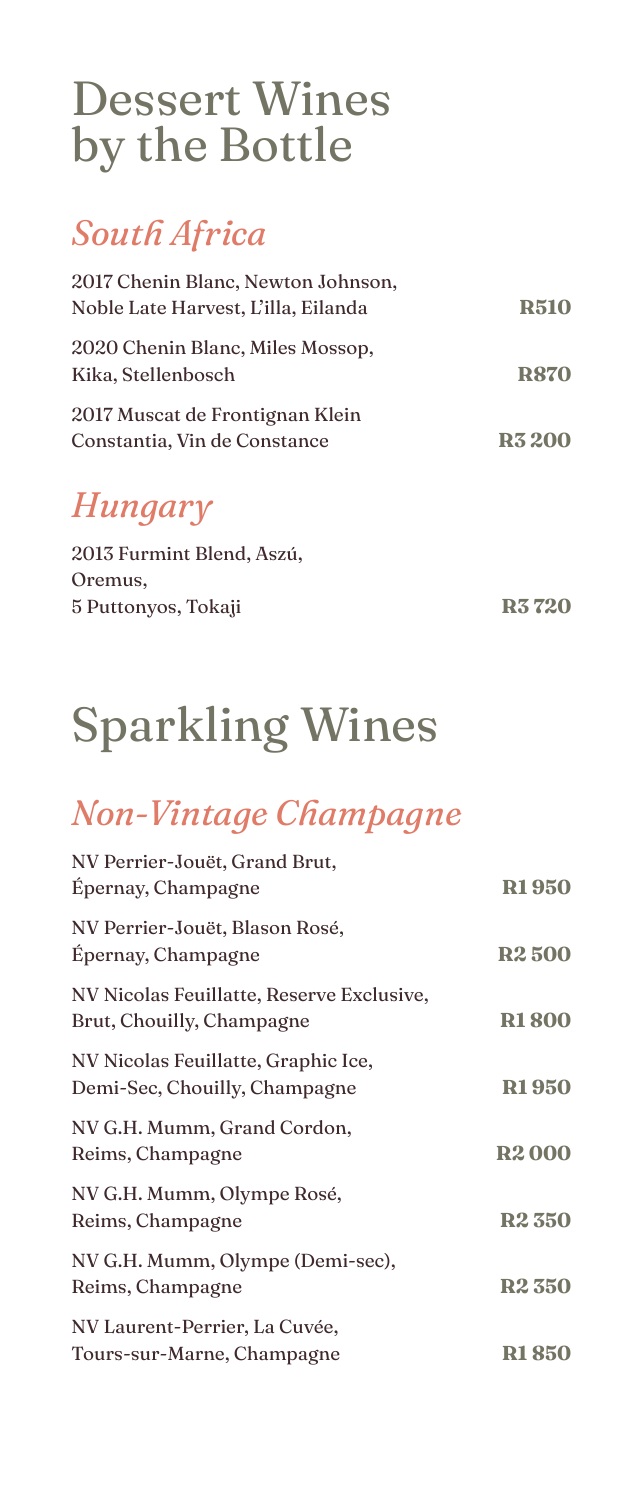| NV Laurent-Perrier, Cuvée Rosé,<br>Tours-sur-Marne, Champagne      | R <sub>2</sub> 850 |
|--------------------------------------------------------------------|--------------------|
| NV Moët & Chandon, Impérial,<br>Épernay, Champagne                 | <b>R1950</b>       |
| NV Moët & Chandon, Nectar Impérial,<br>Épernay, Champagne          | <b>R2100</b>       |
| NV Moët & Chandon, Impérial Rosé,<br>Épernay, Champagne            | R <sub>2</sub> 200 |
| NV Veuve Clicquot, Yellow Label,<br>Reims, Champagne               | R <sub>2</sub> 200 |
| NV Veuve Clicquot, Rosé,<br>Reims, Champagne                       | R <sub>2550</sub>  |
| NV Veuve Clicquot, Rich Reims, Champagne                           | <b>R2850</b>       |
| NV Philipponat, Royale Réserve Brut,<br>Mareuil-Sur-Aÿ, Champagne  | <b>R2500</b>       |
| NV Bollinger, Special Cuvée, Äy, Champagne                         | <b>R2500</b>       |
| NV Billecart-Salmon, Blanc de Blancs,<br>Mareuil-Sur-Aÿ, Champagne | <b>R3200</b>       |
| NV Billecart-Salmon, Brut Rosé,<br>Mareuil-Sur-Aÿ, Champagne       | <b>R3200</b>       |
| NV Laurent-Perrier, Grand Siècle,<br>Tours-sur-Marne, Champagne    | <b>R6500</b>       |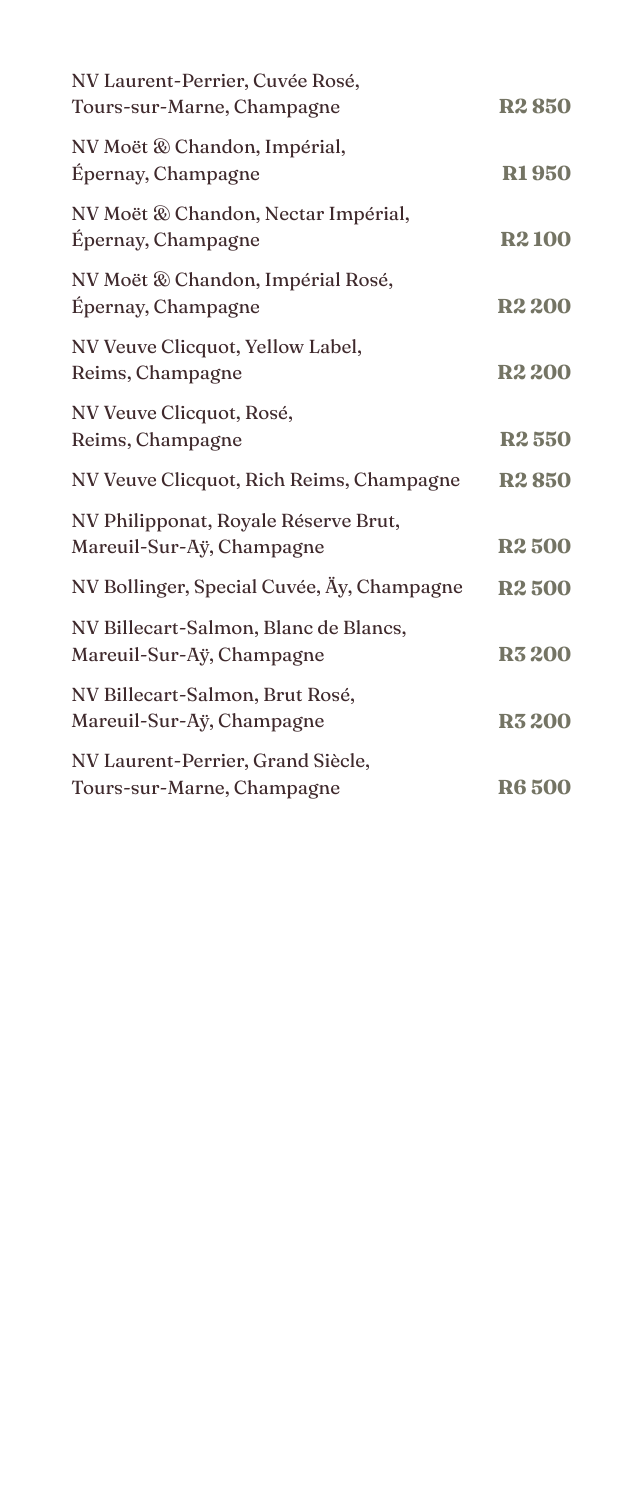## Sparkling Wines

### *Vintage Champagne*

| 2013 Perrier-Jouët, Belle Ëpoque Brut,<br>Épernay, Champagne            | <b>R6500</b>       |
|-------------------------------------------------------------------------|--------------------|
| 2004 Perrier-Jouët, Belle Ëpoque Rosé,<br>Épernay, Champagne            | <b>R11000</b>      |
| 2012 Perrier-Jouët, Belle Ëpoque<br>Blanc de Blancs, Épernay, Champagne | <b>R35000</b>      |
| 2013 Bollinger, B13, Blanc de Noir,<br>Ay, Champagne                    | <b>R5500</b>       |
| 2012 Bollinger, La Grand Annee,<br>Ay, Champagne                        | <b>R6000</b>       |
| 2012 Pol Roger, Sir Winston Churchill,<br>Épernay, Champagne            | <b>R7500</b>       |
| 2012 Moët & Chandon,<br>Épernay, Champagne                              | <b>R2950</b>       |
| 2009 Lanson, Le Vintage,<br>Reims, Champagne                            | R <sub>2</sub> 750 |
| 2012 Veuve Clicquot, Reims, Champagne                                   | <b>R2850</b>       |
| 2012 Laurent-Perrier, Millesime,<br>Brut, Tours-sur-Marne, Champagne    | <b>R2500</b>       |
| 2012 Bruno Paillard, Blanc de Blanc,<br>Reims, Champagne                | <b>R4500</b>       |
| 2004 Bruno Paillard, Nel Plus Ultra,<br>Reims, Champagne                | <b>R9950</b>       |
| 2012 Dom Pérignon, Épernay, Champagne                                   | <b>R8000</b>       |
| 2007 Bollinger, R.D, Extra Dry,<br>Ay, Champagne                        | <b>R9500</b>       |
| 2006 Dom Pérignon, Rosé,<br>Épernay, Champagne                          | <b>R11500</b>      |
| 2008 Louis Roederer, Cristal,<br>Reims, Champagne                       | <b>R17000</b>      |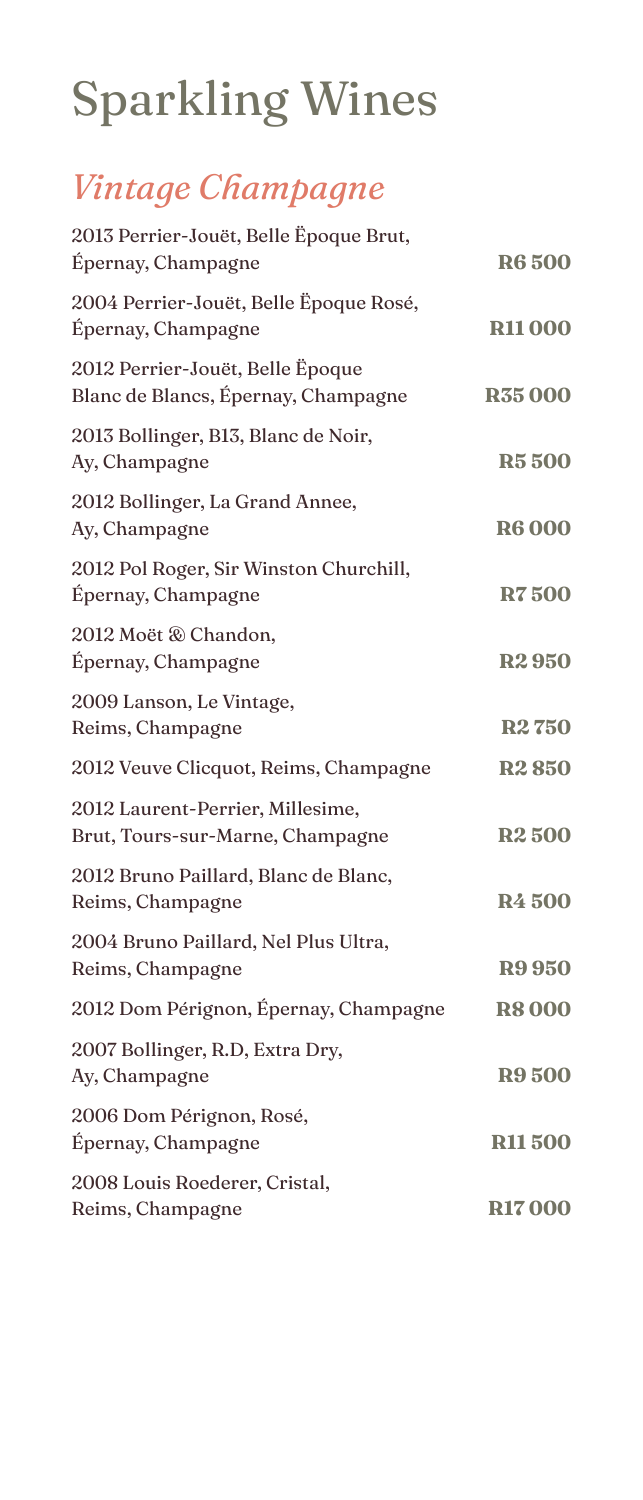# Sparkling Wines

#### *South Africa*

| NV MCC, Graham Beck, Bliss Nectar,<br>Demi-Sec, Robertson   | <b>R600</b>        |
|-------------------------------------------------------------|--------------------|
| 2015 MCC, L'Ormarins, Blanc de Blancs<br>Brut, Western Cape | <b>R675</b>        |
| 2019 MCC, Silverthorn,<br>The Green Man, Robertson          | <b>R725</b>        |
| NV MCC, Colmant, Brut Reserve,<br>Franschhoek               | <b>R700</b>        |
| NV MCC, Genevieve, Brut Rosé, Bot River                     | <b>R750</b>        |
| 2017 MCC, Graham Beck,<br>Vintage Rosé, Robertson           | <b>R850</b>        |
| NV MCC, Le Lude, Brut, Franschhoek                          | <b>R950</b>        |
| 2013 MCC, Pieter Ferreira,<br>Brut Rosé, Western Cape       | <b>R970</b>        |
| 2017 MCC, Graham Beck,<br>Cuvée Clive, Robertson            | R <sub>2</sub> 350 |
| 2012 MCC, Le Lude, Agrafe Rosé,<br>Franschhoek              | <b>R3500</b>       |
|                                                             |                    |

#### *Italy*

NV Prosecco, Giusti, Rosalia, Veneto, Italy **R630**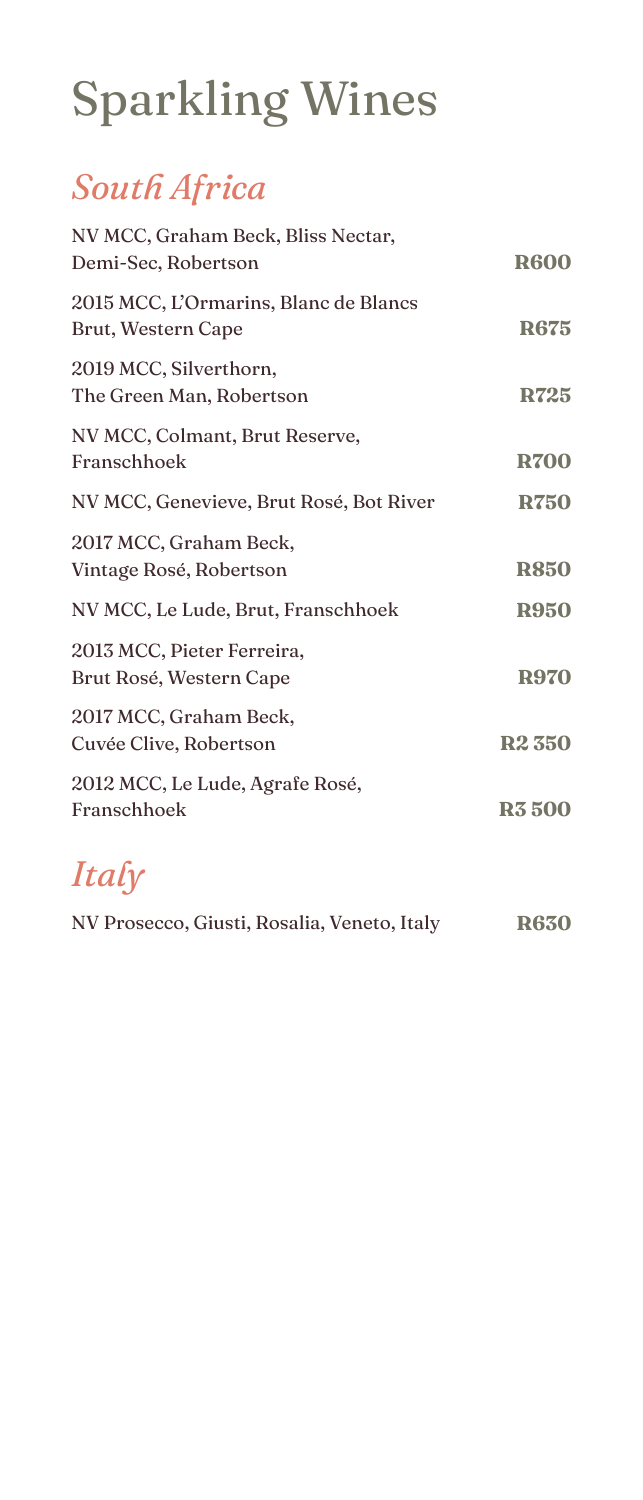# South African White Wines

| 2021 Sauvignon Blanc, Harry Hartman,<br>Summer, Sauvignon Blanc, Western Cape       | <b>R460</b>   |
|-------------------------------------------------------------------------------------|---------------|
| 2020 Sauvignon Blanc, Ghost Corner,<br>Wild Ferment, Elim                           | <b>R750</b>   |
| 2020 Sauvignon Blanc, Trizanne Signature<br>Wines, Sondagskloof White, Sondagskloof | <b>R1100</b>  |
| 2019 Chenin Blanc,<br>Opstal Carl Everson, Slanghoek                                | <b>R620</b>   |
| 2017 Chenin Blanc, Rijks, Reserve, Tulbagh                                          | <b>R765</b>   |
| 2020 Chenin Blanc, Luddite, Bot River                                               | <b>R1650</b>  |
| 2021 Chardonnay, Crystallum,<br>Agnes, Western Cape                                 | <b>R800</b>   |
| 2019 Chardonnay, Restless River,<br>Ava Marie', Hemel-en-Aarde Valley               | <b>R1100</b>  |
| 2017 Chardonnay, Springfield,<br>Méthode Ancienne, Robertson                        | <b>R1 250</b> |
| 2020 Chardonnay, Hamilton Russel,<br>Hemel-en-Aarde Valley                          | <b>R1550</b>  |
| 2018 Chenin Blanc Blend,<br>Miles Mossop, Saskia, Swartland                         | <b>R850</b>   |
| 2020 Chenin Blanc Blend, Mullineux,<br>Old Vines White, Swartland                   | <b>R950</b>   |
| 2020 Chenin Blanc Blend, Alheit,<br>Cartology, Western Cape                         | <b>R1050</b>  |
| 2018 Semillon Blend, Gabrielskloof<br>Magdalena, Bot River                          | <b>R895</b>   |
| 2020 Viognier, Lismore, Greyton                                                     | <b>R620</b>   |
| 2017 Riesling, Spioenkop, Elgin                                                     | <b>R700</b>   |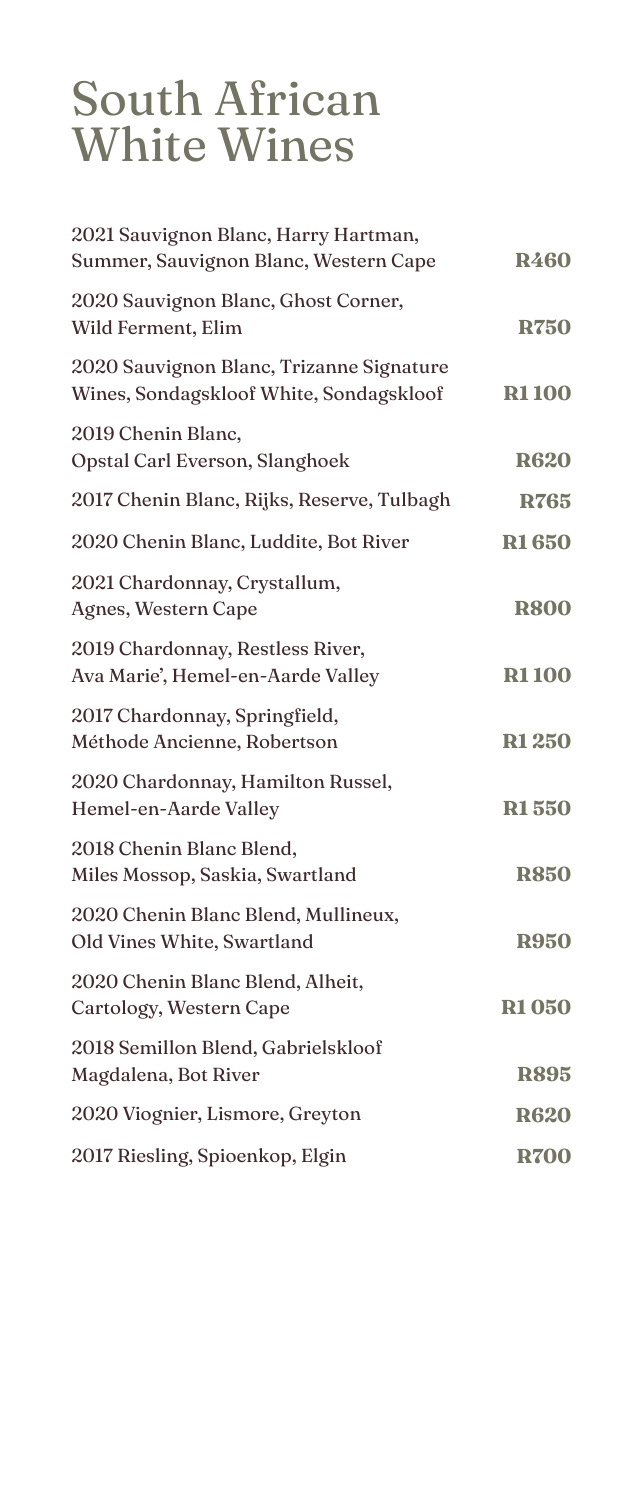# International White Wines

#### *France - Burgundy*

| 2018 Chardonnay, Meursault,                          |                   |
|------------------------------------------------------|-------------------|
| Henri Germain                                        | R <sub>2480</sub> |
| 2017 Chardonnay, 1er Cru Blagny,<br>Domaine Faiveley | <b>R3950</b>      |
| 2018 Chardonnay, Puligny-Montrachet,                 |                   |
| Domaine LeFlaive                                     | <b>R6000</b>      |

#### *France - Chablis*

| 2018 Chardonnay, Village,                 |                    |
|-------------------------------------------|--------------------|
| Domaine William Fevre                     | <b>R1300</b>       |
| 2018 Chardonnay, 1er Cru Montmains,       |                    |
| Domaine William Fevre                     | R <sub>2</sub> 350 |
| 2018 Chardonnay, Tête d'Or, Billaud-Simon | <b>R1550</b>       |

#### *France - Rhône*

| 2020 Grenache Blanc Blend, M.Chapoutier, |              |
|------------------------------------------|--------------|
| Bellaruche, Côtes-du-Rhône               | <b>R600</b>  |
| 2018 Marsanne, M.Chapoutier, Les         |              |
| Meysonniers, Crozes-Hermitage, France    | <b>R1400</b> |
|                                          |              |

#### *Spain*

| 2019 Viura Blend, Valenciso, Rioja |  |  | <b>R1250</b> |
|------------------------------------|--|--|--------------|
|                                    |  |  |              |

#### *Germany*

| 2019 Riesling, Dr. Loosen, Dry, Mösel      | <b>R550</b>  |
|--------------------------------------------|--------------|
| 2018 Riesling, Dr.Loosen, Red Slate, Mösel | <b>R1100</b> |

#### *United States*

| 2018 Riesling, Château Ste. Michelle, | <b>R850</b> |
|---------------------------------------|-------------|
| Columbia Valley, Washington State     |             |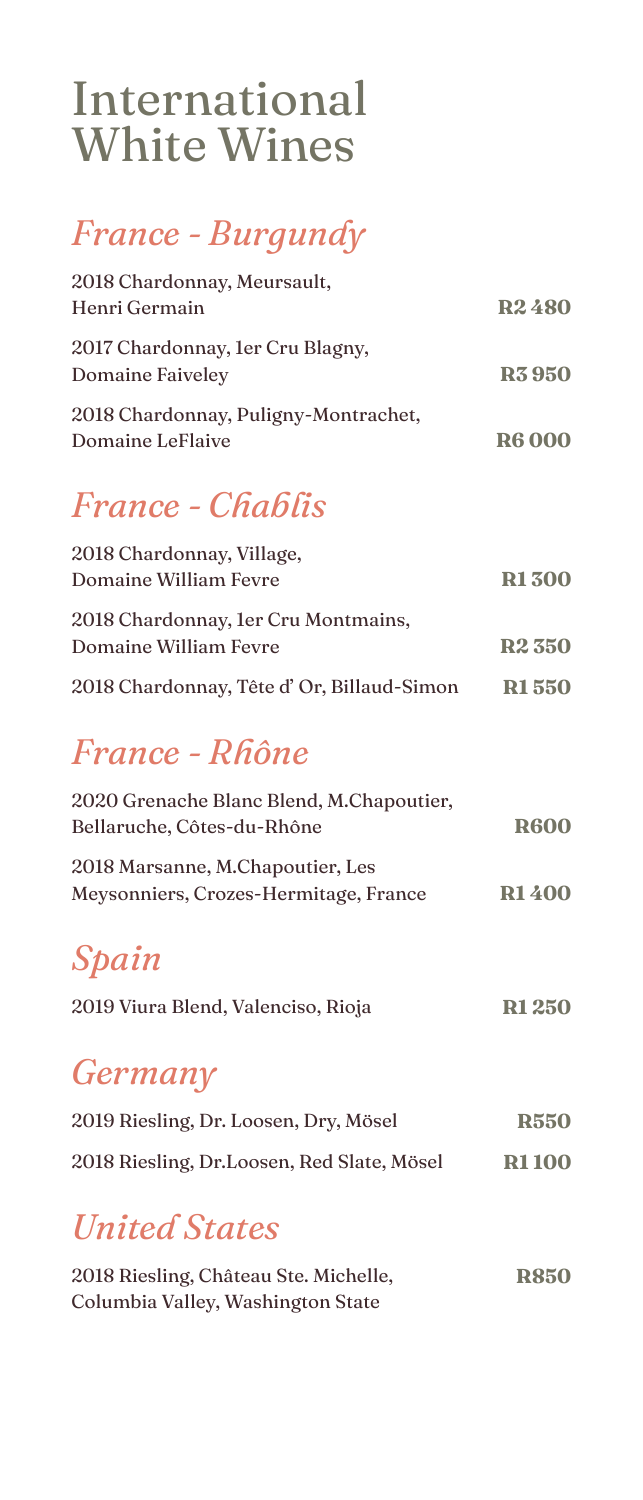## Rosé Wines

#### *South Africa*

| 2018 Merlot, Normandie, Karen,<br>Franschhoek                         | <b>R550</b>   |
|-----------------------------------------------------------------------|---------------|
| 2020 Grenache Blend, Holden Manz.<br>Hiro, Franschhoek                | <b>R660</b>   |
| France                                                                |               |
| 2020 Grenache Blend, Mirabeau,<br>Pure, Provence                      | <b>R750</b>   |
| 2020 Grenache Blend, Chateau D'Esclans,<br>Whispering Angel, Provence | <b>R1 100</b> |

# South African Red Wines

| 2016 Merlot, Eagles Nest, Constantia                          | <b>R600</b>        |
|---------------------------------------------------------------|--------------------|
| 2017 Merlot, Almenkerk, Elgin                                 | <b>R790</b>        |
| 2018 Merlot, Holden Manz,<br>Reserve Merlot, Franschhoek      | <b>R1600</b>       |
| 2015 Cabernet Sauvignon,<br>Jordan, Stellenbosch              | <b>R760</b>        |
| 2015 Cabernet Sauvignon,<br>Vergelegen, Reserve, Stellenbosch | <b>R1250</b>       |
| 2015 Cabernet Sauvignon,<br>Boekenhoutskloof, Stellenbosch    | <b>R1450</b>       |
| 2016 Syrah, Keermont, Stellenbosch                            | <b>R760</b>        |
| 2012 Shiraz, Thelema, Stellenbosch                            | <b>R1450</b>       |
| 2010 Shiraz, Luddite, Bot River                               | R <sub>2</sub> 200 |
| 2015 Shiraz, Saxenburg, Select, Stellenbosch                  | <b>R3500</b>       |
| 2020 Pinot Noir, Bosman,<br>Upper Hemel-en-Aarde Valley       | <b>R600</b>        |
| 2019 Pinot Noir, Iona, Highlands, Elgin                       | <b>R875</b>        |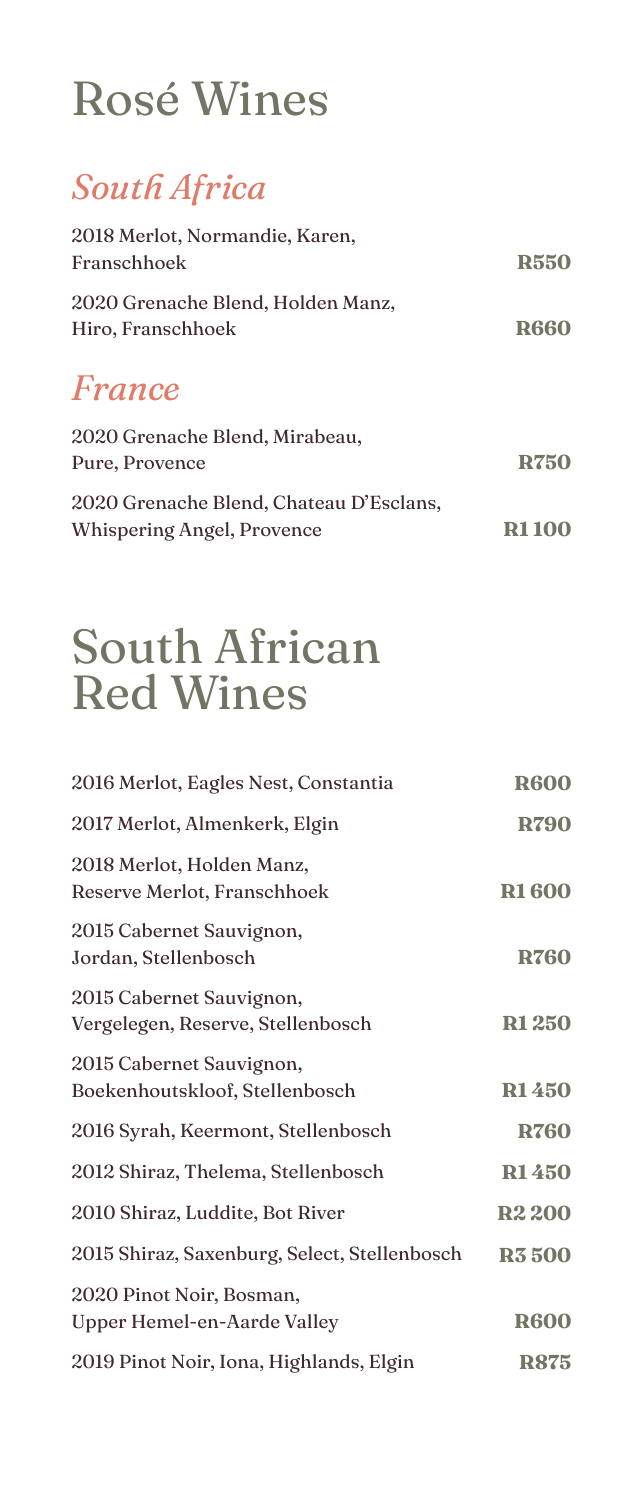| 2018 Pinot Noir, Shannon,<br>Rockview Ridge, Elgin                                | <b>R900</b>        |
|-----------------------------------------------------------------------------------|--------------------|
| 2021 Pinot Noir, Hasher Family Wines,<br>Pinot Noir, Upper Hemel-en-Aaarde Valley | <b>R1400</b>       |
| 2019 Pinotage, Beaumont,<br>Jackals River, Bot River                              | <b>R700</b>        |
| 2014 Cabernet Franc, Raats,<br>Family, Stellenbosch                               | <b>R2500</b>       |
| 2018 Cabernet Sauvignon Blend,<br>Spier, Creative Block 5, Coastal Region         | <b>R600</b>        |
| 2017 Cabernet Sauvignon Blend,<br>Normandie, Anno, Franschhoek                    | <b>R650</b>        |
| 2015 Cabernet Sauvignon Blend,<br>Glenelly, Estate Reserve, Stellenbosch          | <b>R850</b>        |
| 2015 Cabernet Sauvignon Blend,<br>Normandie, Eisen & Viljoen, Franschhoek         | <b>R1850</b>       |
| 2015 Cabernet Sauvignon Blend, Keet,<br>First Verse, Stellenbosch                 | <b>R1900</b>       |
| 2010 Cabernet Sauvignon Blend,<br>Glenelly, Lady May, Stellenbosch                | <b>R2000</b>       |
| 2018 Cabernet Sauvignon Blend,<br>Vilafonte, Series C, Paarl                      | <b>R6750</b>       |
| 2018 Merlot Blend, Constantia Glen,<br>Three, Constantia                          | <b>R825</b>        |
| 2019 Merlot Blend, Vilafonté,<br>Series M, Stellenbosch                           | R <sub>2</sub> 750 |
| 2017 Syrah Blend, Sadie Family Wines,<br>Columella, Swartland                     | <b>R2500</b>       |
| 2021 Cinsault, Craven, Stellenbosch                                               | <b>R600</b>        |
| 2020 Cinsault, AA Badenhorst,<br>Ramnasgras, Swartland                            | <b>R795</b>        |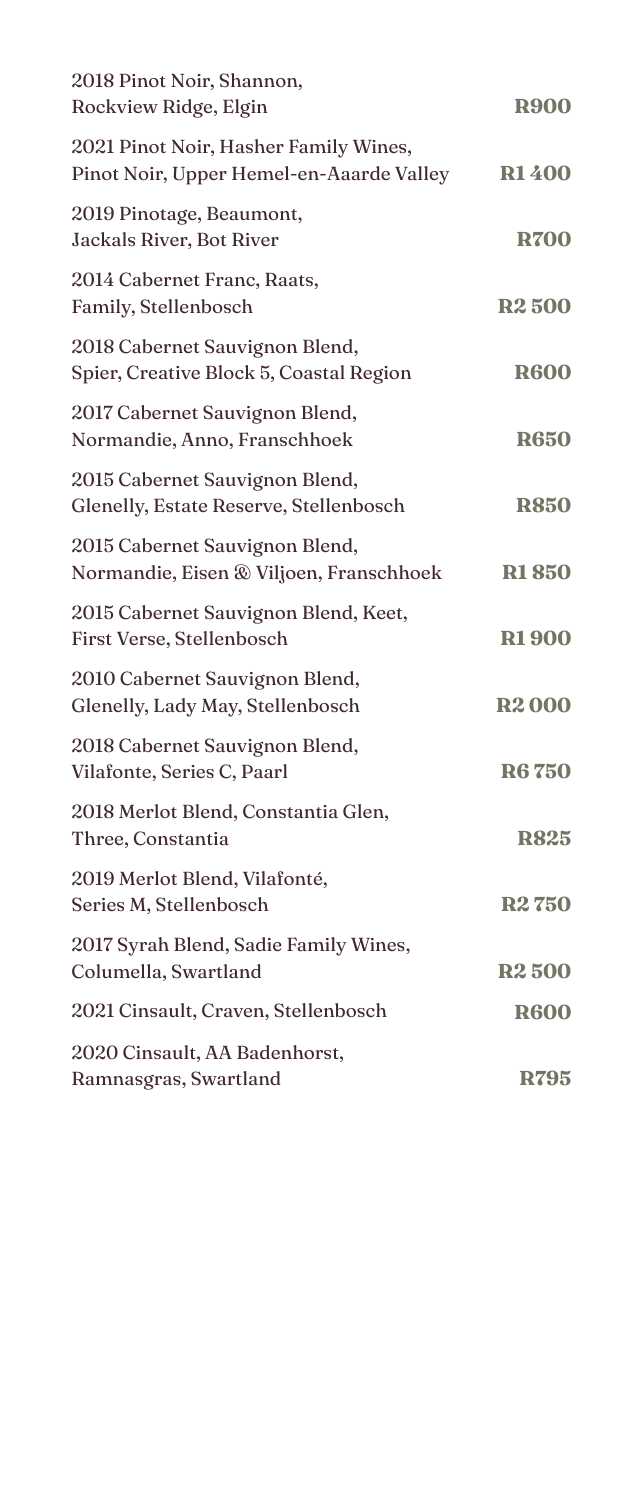# International Red Wines

#### *France - Bordeaux*

| 2011 Merlot Blend, Château La Renaissance,<br>Pomerol                                             | <b>R1800</b>       |
|---------------------------------------------------------------------------------------------------|--------------------|
| 2014 Merlot Blend, Château<br>Tronquoy-Lalande, Saint-Estèphe                                     | R <sub>2</sub> 450 |
| 2014 Cabernet Sauvignon Blend,<br>Château Gruaud Larose, Sarget de Gruaud<br>Larose, Saint-Julien | R <sub>2</sub> 450 |
| 2017 Cabernet Sauvignon Blend, Château<br>Lynch-Bages, Echo de Lynch Bages, Pauillac              | <b>R3100</b>       |
| 2015 Cabernet Sauvignon Blend, Château<br>Pichon Longueville, Reserve De La<br>Comtesse, Pauillac | <b>R3800</b>       |
| 2017 Merlot Blend, Château Palmer,<br>Alter Ego, Margaux                                          | <b>R6100</b>       |

### *France - Burgundy*

| 2019 Pinot Noir Blend, Bourgogne<br>Passetoutgrain, Domaine Hubert Lignier | <b>R1200</b> |
|----------------------------------------------------------------------------|--------------|
| 2019 Pinot Noir. Domaine Faiveley,<br>La Framboisiere, Mercurey            | <b>R1500</b> |
| 2018 Pinot Noir, Gevrey-Chambertin,<br>Domaine Fourrier                    | <b>R2950</b> |
| 2018 Pinot Noir, Gevrey-Chambertin,<br>Lavaux St-Jacques, Armand Rousseau  | <b>R7000</b> |
| 2018 Pinot Noir, Chambolle-Musigny,<br>Domaine Comte Georges de Vogüé      | <b>R8650</b> |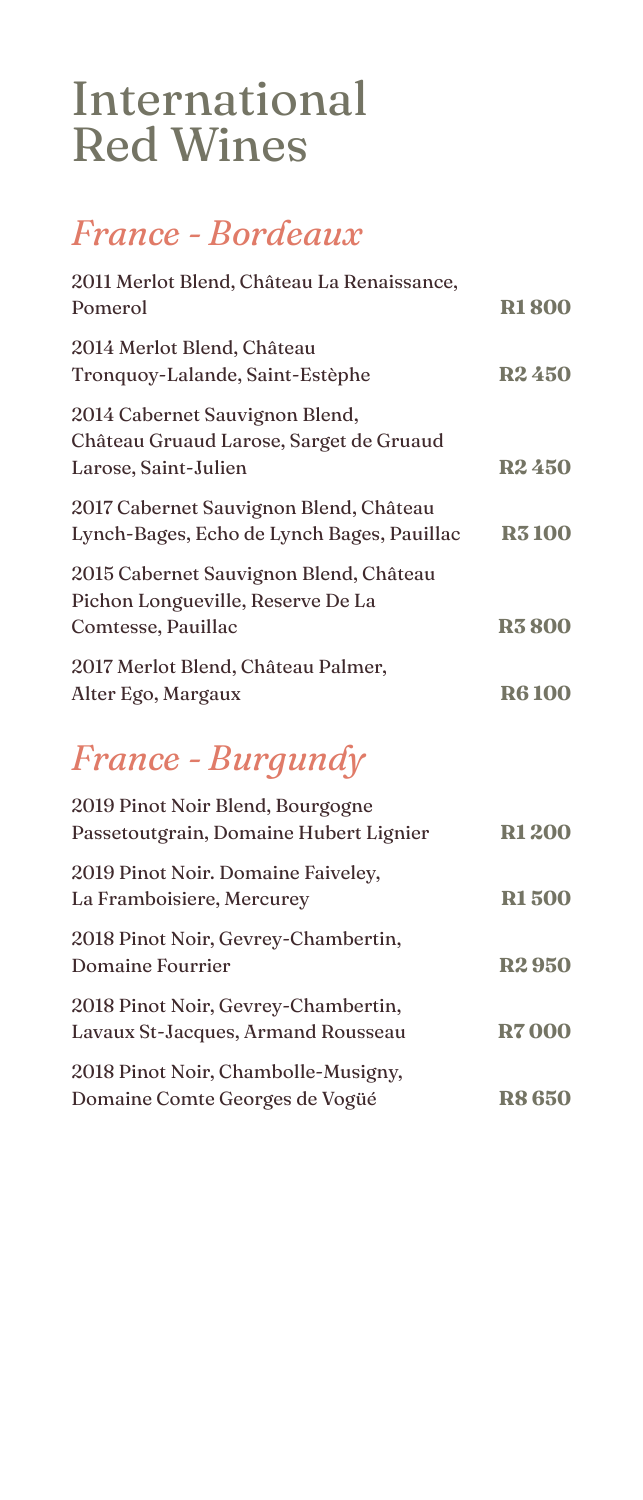#### *France - Rhône*

| 2020 Grenache Blend, M. Chapoutier,<br>Bellaruche, Côtes-du-Rhône | <b>R650</b>   |
|-------------------------------------------------------------------|---------------|
| 2017 Syrah, M. Chapoutier,<br>Deschants, Saint Joseph             | <b>R1 350</b> |
| <i><b>France - Provence</b></i>                                   |               |
| 2016 Mourvèdre Blend,                                             | <b>R2 350</b> |

|  | Château de Pibarnon, Bandol Rouge |  |
|--|-----------------------------------|--|
|  |                                   |  |

### *Spain*

| 2014 Tempranillo, Valenciso, Reserva, Rioja | <b>R1350</b> |
|---------------------------------------------|--------------|
|---------------------------------------------|--------------|

# *Italy*

| 2018 Sangiovese, Salvioni, | <b>R2850</b> |
|----------------------------|--------------|
| Rosso di Montalcino        |              |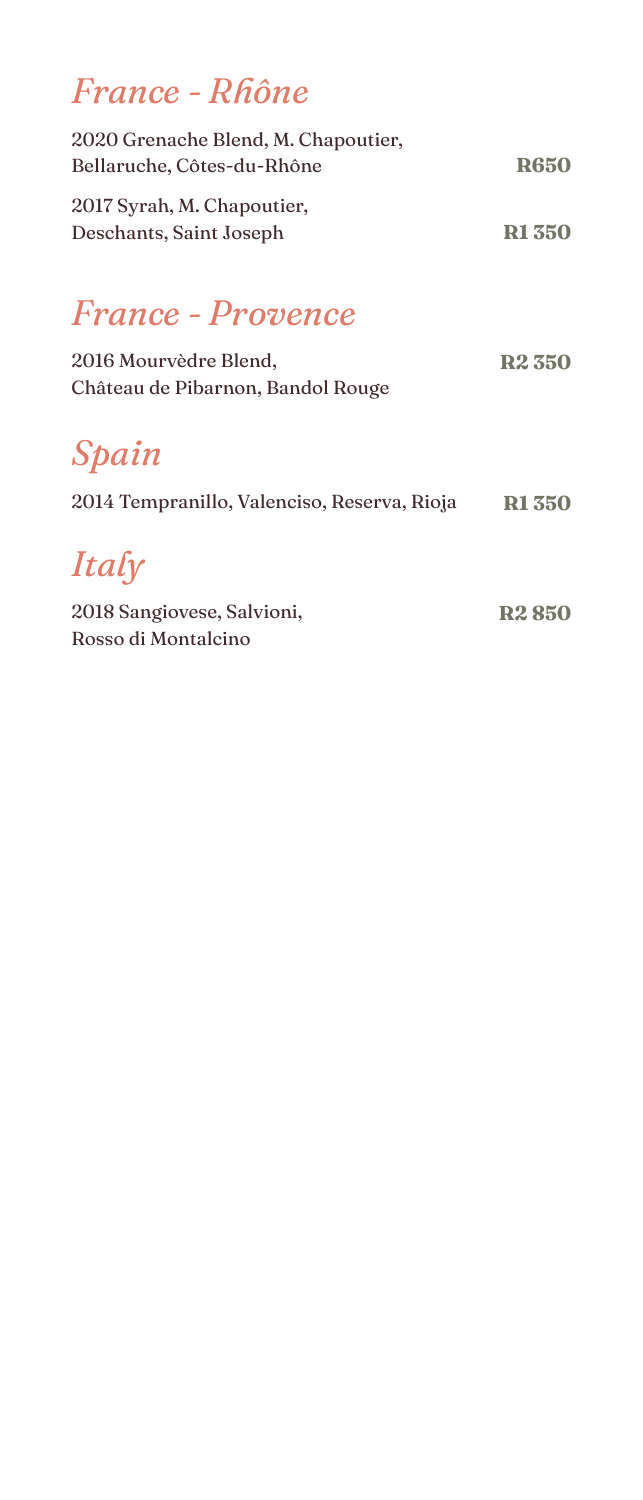## Premium Spirits

#### *Gin*

| Beefeater, London                      | <b>R40</b>  |
|----------------------------------------|-------------|
| Beefeater Pink, London                 | <b>R40</b>  |
| Beefeater Blood Orange, London         | <b>R40</b>  |
| Beefeater 24, London                   | <b>R50</b>  |
| Malfy Originale, Italy                 | <b>R45</b>  |
| Malfy Rosa, Italy                      | <b>R45</b>  |
| Malfy Limone, Italy                    | <b>R45</b>  |
| Malfy Arancia, Italy                   | <b>R45</b>  |
| Inverroche Amber, South Afric          | <b>R55</b>  |
| Inverroche Classic, South Africa       | <b>R55</b>  |
| Inverroche Verdant, South Africa       | <b>R55</b>  |
| Inverroche Coco Capensis, South Africa | <b>R55</b>  |
| Inverroche Coco L'Orange, South Africa | <b>R55</b>  |
| Ki No Bi Kyoto                         | <b>R85</b>  |
| Monkey 47, German                      | <b>R100</b> |
|                                        |             |

#### *Vodka*

| Absolut, Sweden         | R45        |  |
|-------------------------|------------|--|
| Absolut Citron, Sweden  | R45        |  |
| Absolut Vanilla. Sweden | R45        |  |
| Absolut Elyx, Sweden    | <b>R65</b> |  |

#### *Rum*

| Havana Club 3 Year, Cuba | <b>R42</b> |
|--------------------------|------------|
| Havana Club 7 Year, Cuba | <b>R42</b> |

### *Tequila/Mezcal*

| Don Julio Reposado, Mexico     | <b>R75</b>  |
|--------------------------------|-------------|
| Don Julio Blanco, Mexico       | <b>R95</b>  |
| Don Julio Crystalina, Mexico   | <b>R155</b> |
| Don Julio Anejo, Mexico        | <b>R190</b> |
| Don Julio 1942, Mexico         | <b>R500</b> |
| Espolon Blanco, Mexico         | <b>R48</b>  |
| Montelobos Espadin, Oaxaca     | <b>R75</b>  |
| Alipus Mezcal, Oaxaca          | <b>R75</b>  |
| Los Doszantes Joven, Oaxaca    | <b>R85</b>  |
| Los Doszantes Reposado, Oaxaca | <b>R100</b> |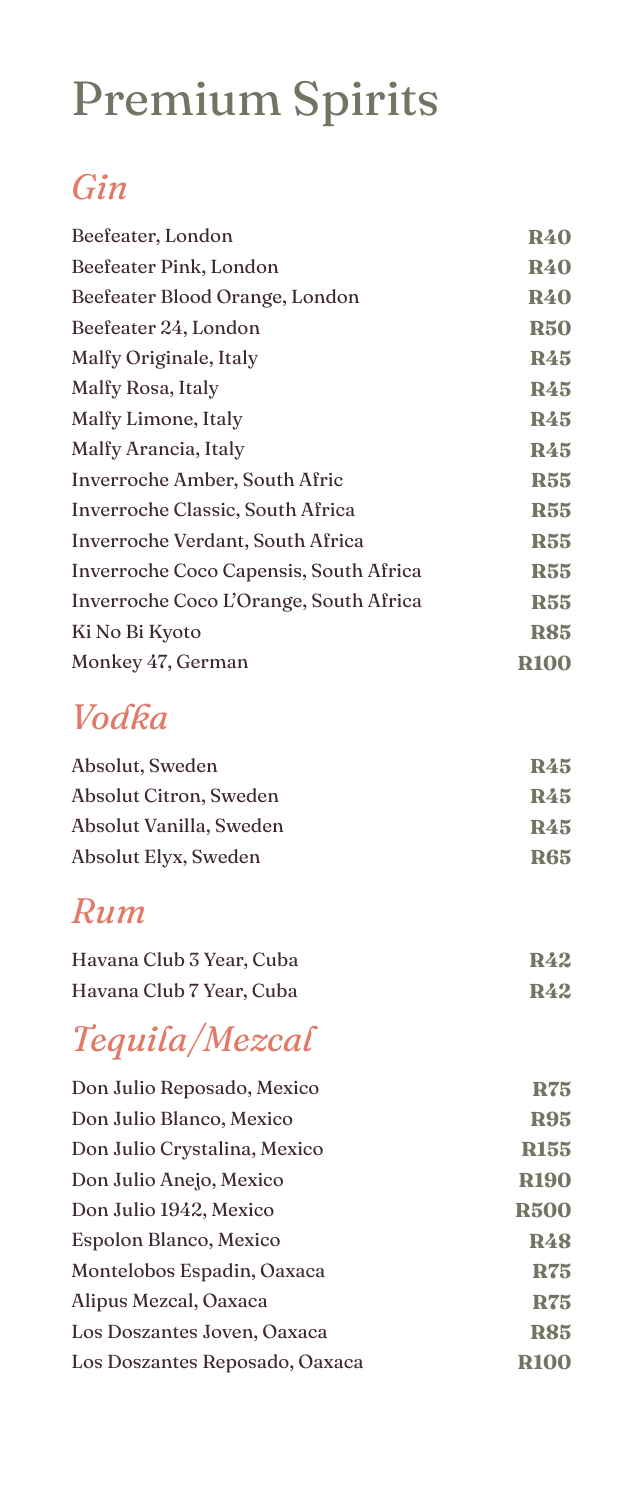#### *Cognac*

| Martell VS, France              | <b>R65</b>       |
|---------------------------------|------------------|
| Martell VSOP Red Barrel, France | <b>R80</b>       |
| Martell Cordon Bleu, France     | R <sub>265</sub> |
| Martell XO. France              | <b>R275</b>      |

#### *Bourbon/Rye/Tennessee*

| <b>Buffalo Trace, United States</b>    | <b>R40</b>       |
|----------------------------------------|------------------|
| Jack Daniels, United States            | <b>R40</b>       |
| Makers Mark, United States             | <b>R45</b>       |
| Sazerac Rye, United States             | <b>R55</b>       |
| <b>Bulleit Bourbon, United States</b>  | <b>R55</b>       |
| <b>Woodford Reserve, United States</b> | <b>R60</b>       |
| Woodford Double Oak, United States     | <b>R85</b>       |
| <b>Blantons, United States</b>         | R <sub>125</sub> |

#### *Whisky - Single Malt Scotch*

| Glenlivet Founders, Banffshire, Scotland | <b>R55</b>       |
|------------------------------------------|------------------|
| Glenlivet 12 Year, Banffshire, Scotland  | <b>R65</b>       |
| Glenlivet 15 Year, Banffshire, Scotland  | <b>R110</b>      |
| Glenlivet Nàdurra First Fill,            |                  |
| Banffshire, Scotland                     | R <sub>125</sub> |
| Glenlivet 18 Year, Banffshire, Scotland  | <b>R175</b>      |
| Glenlivet 21 Year, Banffshire, Scotland  | <b>R325</b>      |
| Glenlivet 25 Year, Banffshire, Scotland  | <b>R700</b>      |
| Ardbeg 10 Year, Argyll, Scotland         | <b>R85</b>       |
| Ardbeg An Oa, Argyll, Scotland           | <b>R105</b>      |
| Aberlour 12 Year, Strathspey, Scotland   | <b>R85</b>       |
| Aberlour A'bunadh, Strathspey, Scotland  | <b>R145</b>      |
| Glendronach 12 Year.                     |                  |
| Aberdeenshire, Scotland                  | <b>R85</b>       |
| Glendronach 15 Year,                     |                  |
| Aberdeenshire, Scotland                  | <b>R110</b>      |
| Talisker, Carbost, Scotland              | <b>R95</b>       |
| Lagavulin 16 Year, Lagavulin, Scotland   | <b>R135</b>      |
| BruichLaddich Port Charlotte,            |                  |
| Rhinns, Scotland                         | <b>R135</b>      |
| BruichLaddich Octomore,                  |                  |
| Rhinns, Scotland                         | R <sub>265</sub> |
| BruichLaddich, Black Art 8,              |                  |
| Rhinns, Scotland                         | R495             |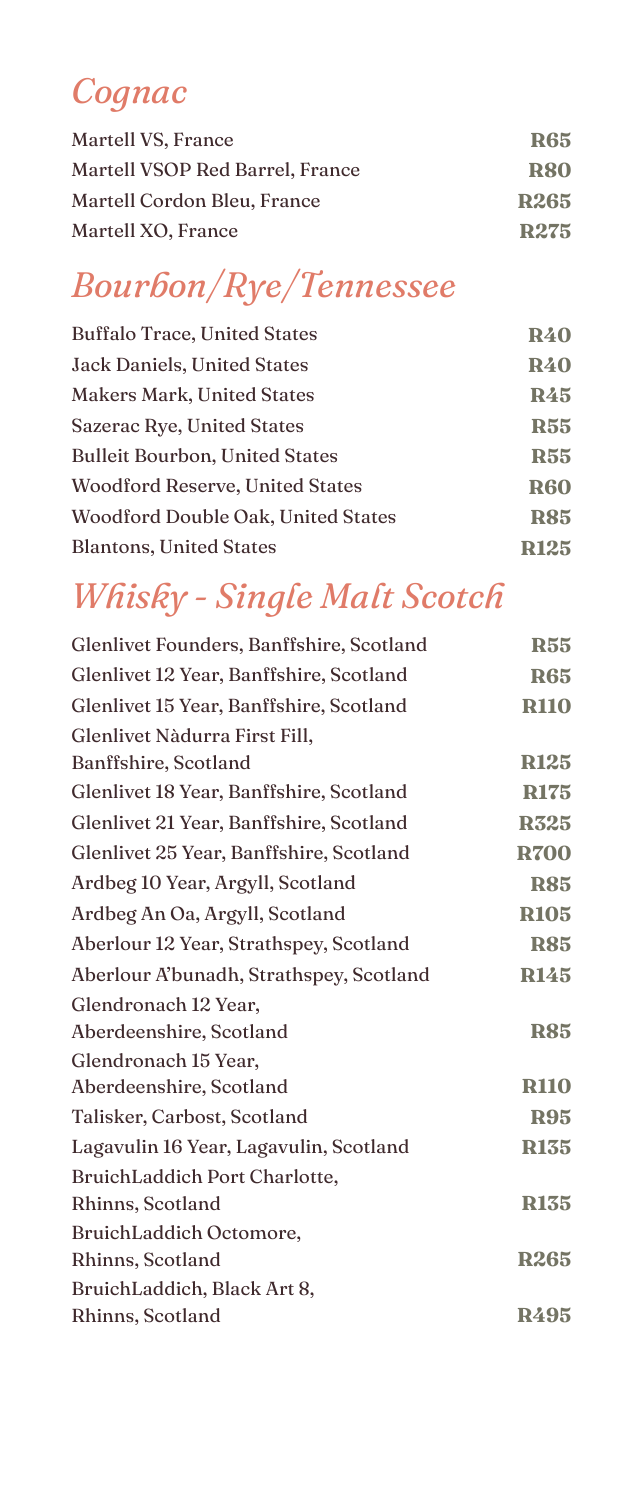#### *Whisky - Blended Scotch - Blended Scotch*

| Chivas Regal 12 Year        | <b>R50</b>  |
|-----------------------------|-------------|
| Chivas Regal Extra          | <b>R55</b>  |
| Chivas Regal XV             | <b>R75</b>  |
| Chivas Regal 18 Year        | <b>R115</b> |
| Chivas Regal 25 Year        | <b>R625</b> |
| Johnnie Walker Black        | <b>R45</b>  |
| Johnnie Walker Double Black | <b>R50</b>  |
| Johnnie Walker Gold         | <b>R85</b>  |
| Johnnie Walker 18 Year      | <b>R135</b> |
| Johnnie Walker Blue         | <b>R275</b> |

#### *Whiskey - Ireland*

| Jameson, Dublin                     | <b>R45</b>       |
|-------------------------------------|------------------|
| Jameson Caskmate Stout, Dublin      | <b>R45</b>       |
| Jameson Caskmate IPA, Dublin        | <b>R45</b>       |
| Jameson Select, Dublin              | <b>R55</b>       |
| Jameson 18 Year, Dublin             | <b>R180</b>      |
| Powers Signature Release, Midleton  | <b>R55</b>       |
| Powers Johns Lane 12 Year, Midleton | <b>R95</b>       |
| Green Spot, Cork                    | <b>R70</b>       |
| Yellow Spot, Cork                   | <b>R105</b>      |
| Red Breast 12 Year, County Cork     | <b>R95</b>       |
| Red Breast 15 Year, County Cork     | <b>R135</b>      |
| Red Breast 21 Year, County Cork     | R <sub>255</sub> |
|                                     |                  |

#### *Whisky - Japan*

| Suntory Toki                    | <b>R45</b>       |
|---------------------------------|------------------|
| Nikka From the Barrel, Hokkaido | <b>R150</b>      |
| Yamazakura, Tohoku              | <b>R185</b>      |
| Hibiki Harmony, Osaka           | <b>R200</b>      |
| Kamiki Dark Wood                | R <sub>265</sub> |
| Kaiyō Peated                    | <b>R330</b>      |
| Kaiyō Cask Strength             | <b>R340</b>      |
| Hakushu Distillers Reserve,     |                  |
| Southern Japan Alps             | <b>R340</b>      |
| The Kurayoshi 18 Year           | <b>R660</b>      |